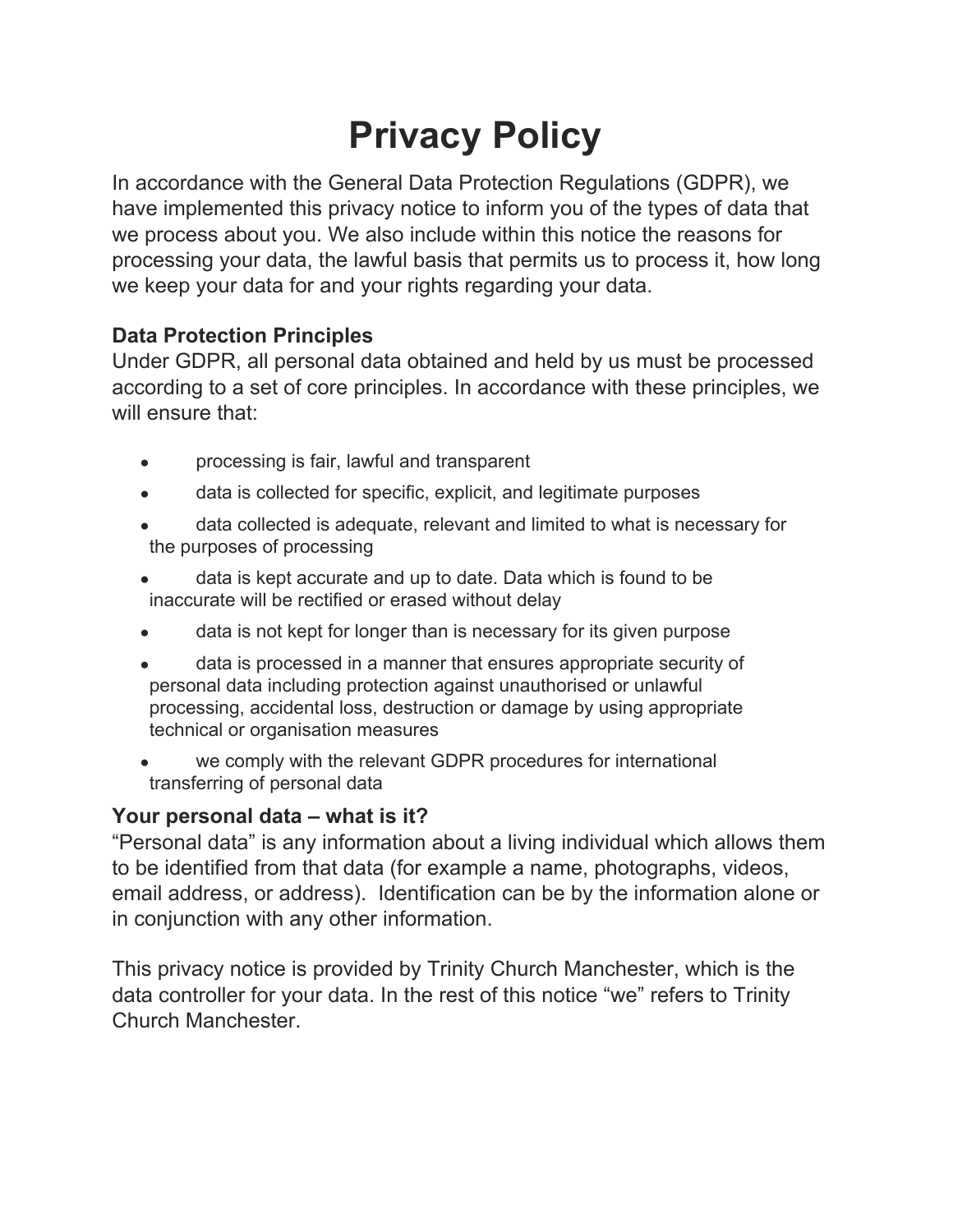Your privacy is important to us and we are committed to safeguarding the privacy of your information.

#### **Special Categories of Personal Data – what is it?**

Data relating to:

- health
- sex life
- sexual orientation
- race
- ethnic origin
- political opinion
- religion
- trade union membership
- genetic and biometric data

## **Types of Data Held**

We will keep several categories of personal data in order to carry out effective and efficient processes. This data will be kept under the custody of a church elder, deacon, or qualified staff or church member. We also hold the data within computer systems such as ChurchSuite, Asana, Google Apps, Online Accounting Software, Mailchimp Marketing, Stewardship Giving, Stripe Credit/Debit, and GoCardless Direct Debit.

The categories of information that we collect, hold and share include:

- Personal details such as name, titles, aliases, photographs;
- Contact details such as telephone numbers, addresses, and email addresses;
- Where they are relevant to our mission, or where you provide them to us, we may process demographic information such as gender, age, date of birth, marital status, nationality, education/work histories, academic/professional qualifications, hobbies, family composition, and dependents;
- Where you make donations or pay for activities such as events, financial identifiers such as bank account numbers, payment card numbers, payment/transaction identifiers, policy numbers, and claim numbers;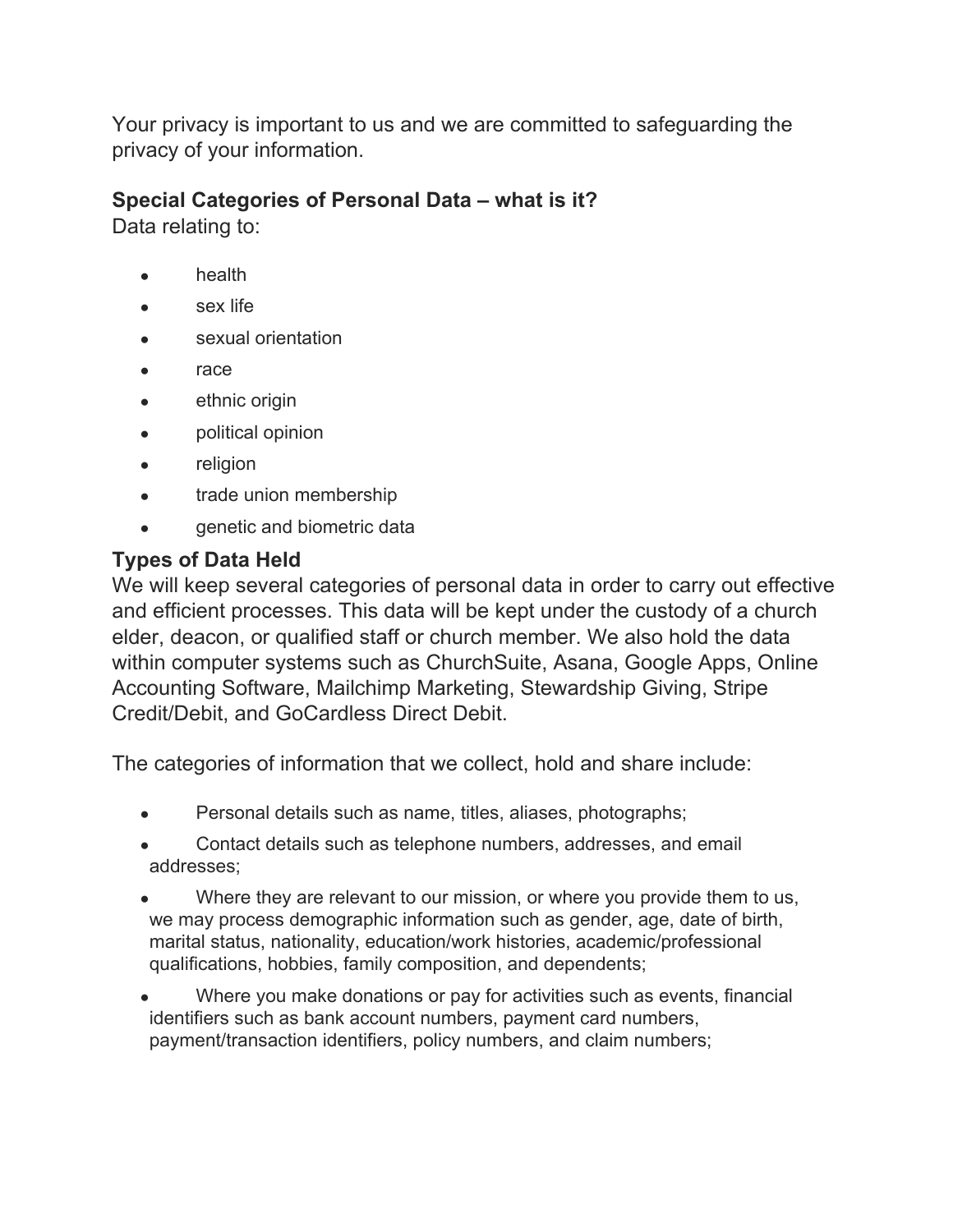The data we process is likely to fall under special categories of data because, as a church, the fact that we process your data at all may be suggestive of your religious beliefs.

## **Why are we collecting your data?**

The law on data protection allows us to process your data for certain reasons only. In the main, we process your data in order to provide appropriate pastoral care, to monitor and assess the quality of our services, to fulfil our purposes as a church and to comply with the law regarding data sharing. In legal terms this is called 'legitimate interests'. When it is required, we may also ask you for your consent to process your data. We do not share your information with others except as described in this notice.

An example of this would be our safeguarding work to protect children and adults at risk. We will always consider your interests, rights and freedoms. Some of our processing is necessary for compliance with a legal obligation. For example, we are required by HMRC to provide details of your personal data when your donations are eligible for Gift Aid. Religious organisations are also permitted to process information about your religious beliefs to administer membership or contact details. Where your information is used other than in accordance with one of these legal bases, we will first obtain your consent to that use.

## **How do we process your personal data?**

We, as the data controllers, will comply with the legal obligations to keep personal data up to date; to store and destroy it securely; to not collect or retain excessive amounts of data; to keep personal data secure, and to protect personal data from loss, misuse, unauthorised access and disclosure and to ensure that appropriate technical measures are in place to protect personal data.

We use your personal data for some or all of the following purposes:

- To enable us to meet all legal and statutory obligations
- To carry out comprehensive safeguarding procedures (including due diligence and complaints handling) in accordance with best safeguarding practice from time to time with the aim of ensuring that all children and adults-at-risk are provided with safe environments;
- To minister to you and provide you with pastoral and spiritual care (such as meeting with you).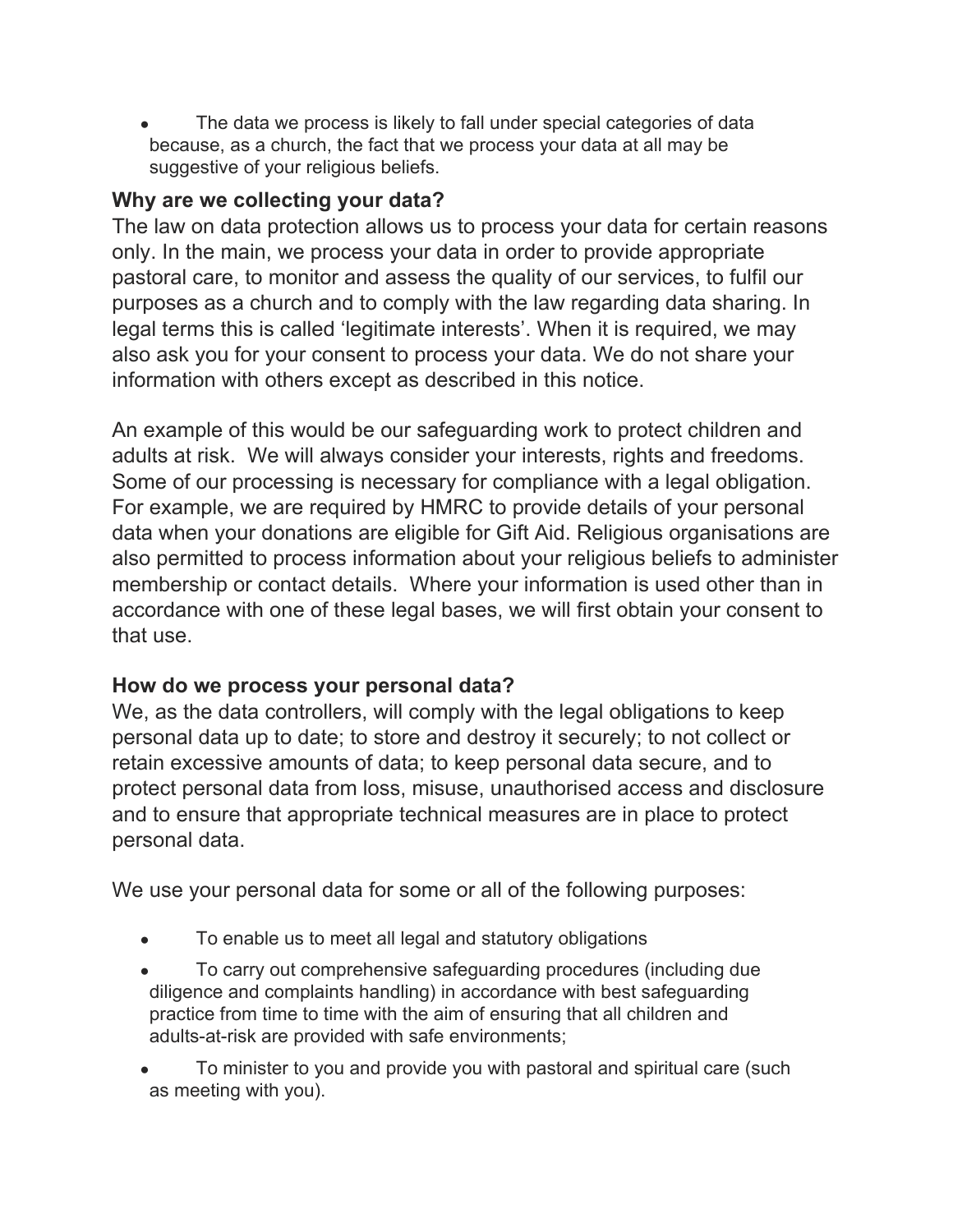- To deliver the church's mission to our community, and to carry out any other voluntary or charitable activities for the benefit of the public as provided for in the constitution and statutory framework of each data controller;
- To administer the church attenders and membership records;
- To fundraise and promote the interests of the church and charity;
- To maintain our own accounts and records:
- To process a donation that you have made (including Gift Aid information);
- To seek your views or comments;
- To notify you of changes to our services, events and role holders;
- To send you communications which you have requested and that may be of interest to you. These may include information about campaigns, appeals, other fundraising activities;

#### **Storing your data**

We hold your data for varying lengths of time depending on the type of information in question but in doing so we always comply with Data Protection legislation. We will contact you annually to check that the information we are holding is accurate and that you agree to us holding it.

#### **Who do we share your information with?**

We will not share your information with third parties without your consent unless the law requires us to do so. Your personal data will be treated as strictly confidential. It will only be shared with third parties where it is necessary for the performance of our tasks or where you first give us your prior consent. It is likely that we will need to share your data with some or all of the following (but only where necessary):

- Internally: We will share your data amongst staff, trustees, treasurers, elders, team and Connect group leaders, for example, only when it is relevant to do so. When you give us your email address or number, for example, that is stored in our church leadership and staff-only database (we use the programme ChurchSuite). The staff use that information for their specific roles and if you join a Connect group or serving team, the leaders are given access to that basic information, for example. Children's data is seen by their Kids Ministry leaders on a Sunday.
- Legal compliance: We are legally obliged to share some information to adhere to UK law. For example, as we are a registered charity, we must submit our accounts, which need to be audited by a third part accountant. We must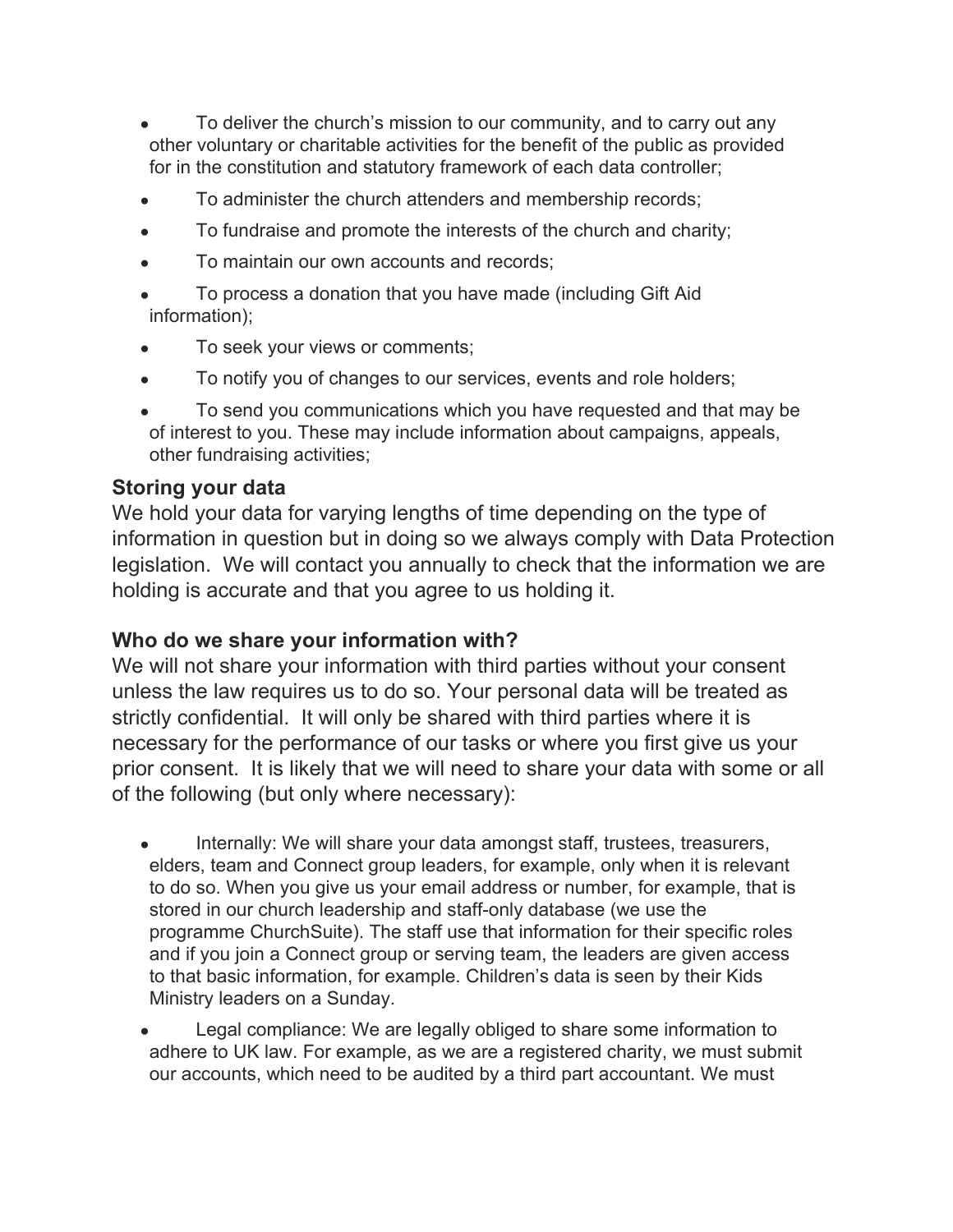also fulfil our legal requirements for safeguarding, for which it may be necessary to share your information with law enforcement entities.

Approved 3rd Parties: When we use the term 3rd party, we mean systems or organisations that are necessary for Trinity Church Manchester to function, as we are not able to internally do that work or create those programmes. We will carefully vet these before use to ensure they will in turn keep personal data secure in line with the law. We do not give, sell, trade or share any of your personal data to organisations that we think may be of interest to you, ever.

Examples of our approved 3rd parties are:

- IT: Google (staff email and administrative tools), ChurchSuite, Mailchimp (email distribution and design).
- Financial organisations: HMRC (gift aid reporting), our main bank account provider, Stewardship (giving), Stripe & GoCardless (online card payment processing).

Your details will never be shared with anyone outside of Trinity Church Manchester without your express advance permission, except in certain limited situations, such as where we are required to do so by law or to protect members of the public from serious harm.

## **Children**

We take the safeguarding and personal privacy of children extremely seriously. The information in this Privacy Notice is equally applicable to children. According to UK Law, the age that children are considered a parent's responsibility for the purposes of data protection is up to 12 years old. Following that age, children's data protection will be treated in the same way as an adult (with consent sought from them as needed). For more information about Children's Rights, please visit

https://ico.org.uk/for-organisations/guide-to-the-general-data-protection-regula tion-gdpr/applications/children/

There is a minimum amount of personal data that we need to keep and use for your children, for legal and safeguarding purposes. On Sunday mornings, for example, if your child is going into our Kids Ministry, we need to know your child's name, their age, if they have allergies and who their parents are etc., so we can keep them safe and know what to call them. You will have filled out a registration form the first time you put them in.